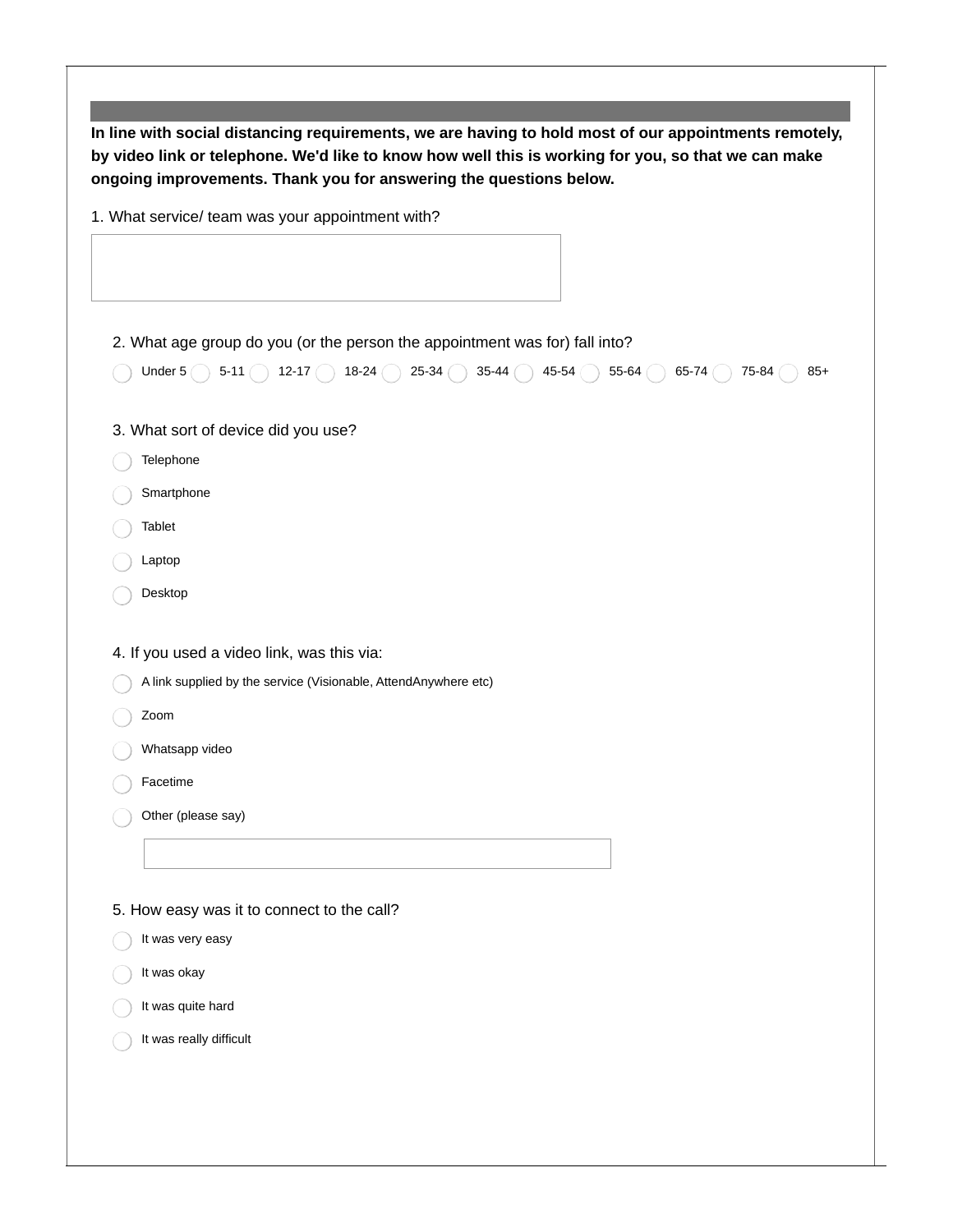| 6. How would you rate your experience?                                                               |
|------------------------------------------------------------------------------------------------------|
| I loved it                                                                                           |
| I liked it                                                                                           |
| It was okay                                                                                          |
| It wasn't great                                                                                      |
| I didn't like it at all                                                                              |
|                                                                                                      |
| 7. How did having the consultation remotely compare with face to face appointments?                  |
| It's much better                                                                                     |
| It's more or less the same                                                                           |
| I didn't like it, but understand why it's necessary                                                  |
| I hated it                                                                                           |
|                                                                                                      |
| 8. Was the appointment as effective as having a face to face appointment in the clinic or at home?   |
| Yes, we were able to do everything we needed to                                                      |
| We were able to get most things done                                                                 |
| No, we've had to schedule a face to face appointment                                                 |
| If it wasn't effective, please can you explain why?                                                  |
|                                                                                                      |
|                                                                                                      |
|                                                                                                      |
| 9. How willing would you be to use remote consultation (either instead of, or alongside face to face |
| appointments) in the future?                                                                         |
| Very willing, I prefer it                                                                            |
| I'd consider it                                                                                      |
| I'd like a mix of both                                                                               |
| Not at all                                                                                           |
|                                                                                                      |
| 10. What did you like about the consultation?                                                        |